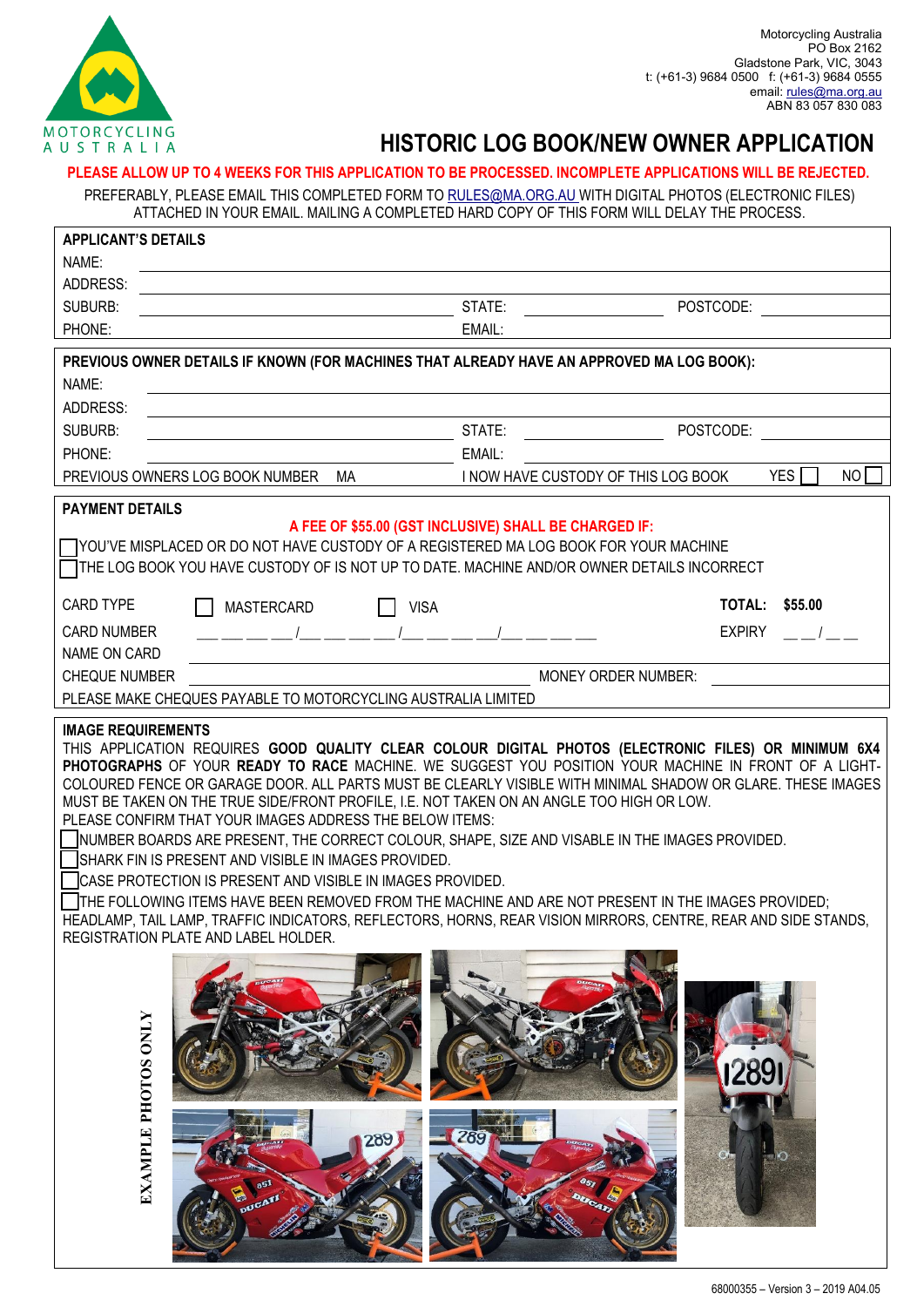#### **MACHINE DETAILS**

ALL BELOW QUESTIONS MUST BE ANSWERED IN FULL, PRINTED CLEARLY AND INCLUDE ALL MODIFICATIONS THAT VARY FROM THE "MODEL REPRESENTED" ORIGINAL SPECIFICATIONS.

#### **ENSURE COMPONENTS OF YOUR MACHINE COMPLY WITH THE HISTORIC ROAD RACE RULES SET OUT IN THE MOM'S.**

**MODEL REPRESENTED:** "COMMON" NAME AND THE ALPHA/NUMERIC DESIGNATION E.G. "MANX", "TRITON T100", "FZR750R".

**MAKE:** WHERE THE MOTOR AND FRAME ARE OF THE SAME MANUFACTURER AND MODEL REPRESENTED.

**OR SPECIAL FRAME:** WHERE THE FRAME IS NOT OF THE SAME MANUFACTURER AS THE MOTOR, OR WHERE THE FRAME AND THE MOTOR ARE NOT OF THE SAME MODEL.

**YEAR OF MANUFACTURE:** TYEAR REPRESENTED BY THE ENGINE OR FRAME. A REPLICA 1958 NORTON FRAME MANUFACTURED IN 1998 WOULD BE ENTERED AS 1958 REPLICA.

| MODEL REPRESENTED      | <b>CAPACITY</b>         |       |  |
|------------------------|-------------------------|-------|--|
| <b>MAKE</b>            | OR SPECIAL FRAME        |       |  |
| HISTORIC RACING PERIOD | ELIGIBLE HISTORIC CLASS |       |  |
|                        |                         |       |  |
| ENGINE:                |                         | YEAR: |  |
|                        |                         |       |  |

ENGINE NUMBER:

GEARBOX: YEAR: NUMBER OF SPEEDS:

FRAME: YEAR:

FRAME NUMBER:

SWINGING ARM: YEAR: YEAR: YEAR: YEAR: YEAR: YEAR: YEAR: YEAR: YEAR: YEAR: YEAR: YEAR: YEAR: YEAR: YEAR: YEAR: YEAR: YEAR: YEAR: YEAR: YEAR: YEAR: YEAR: YEAR: YEAR: YEAR: YEAR: YEAR: YEAR: YEAR: YEAR: YEAR: YEAR: YEAR: YEAR

| MAKE AND TYPE OF REAR SUSPENSION UNITS: | YEAR:     |  |  |
|-----------------------------------------|-----------|--|--|
| FORKS:                                  | YEAR:     |  |  |
| YOKES:                                  | YEAR:     |  |  |
| <b>FRONT BRAKE:</b>                     | YEAR:     |  |  |
| SIZE OF BRAKE:                          |           |  |  |
| <b>REAR BRAKE:</b>                      | YEAR:     |  |  |
| SIZE OF BRAKE:                          |           |  |  |
| CARBURETTOR/S:                          | QUANTITY: |  |  |
| MAKE:                                   | SIZE:     |  |  |

OTHER COMMENTS/ HISTORY OF MACHINE:

#### **DECLARATION**

THE INFORMATION CONTAINED IN THIS APPLICATION IS TRUE AND CORRECT

SIGNED: DATE:

| FOR RULES AND TECHNICAL ADMINITRATION USE ONLY |          |           |           |              |      |          |              |
|------------------------------------------------|----------|-----------|-----------|--------------|------|----------|--------------|
|                                                | Sent for |           |           | Re-Submitted |      | Log Book |              |
| Received:                                      | Review   | Reiected: | Approved: | for Review   | Paid | Number:  | Date Posted: |
|                                                |          |           |           |              |      | МA       |              |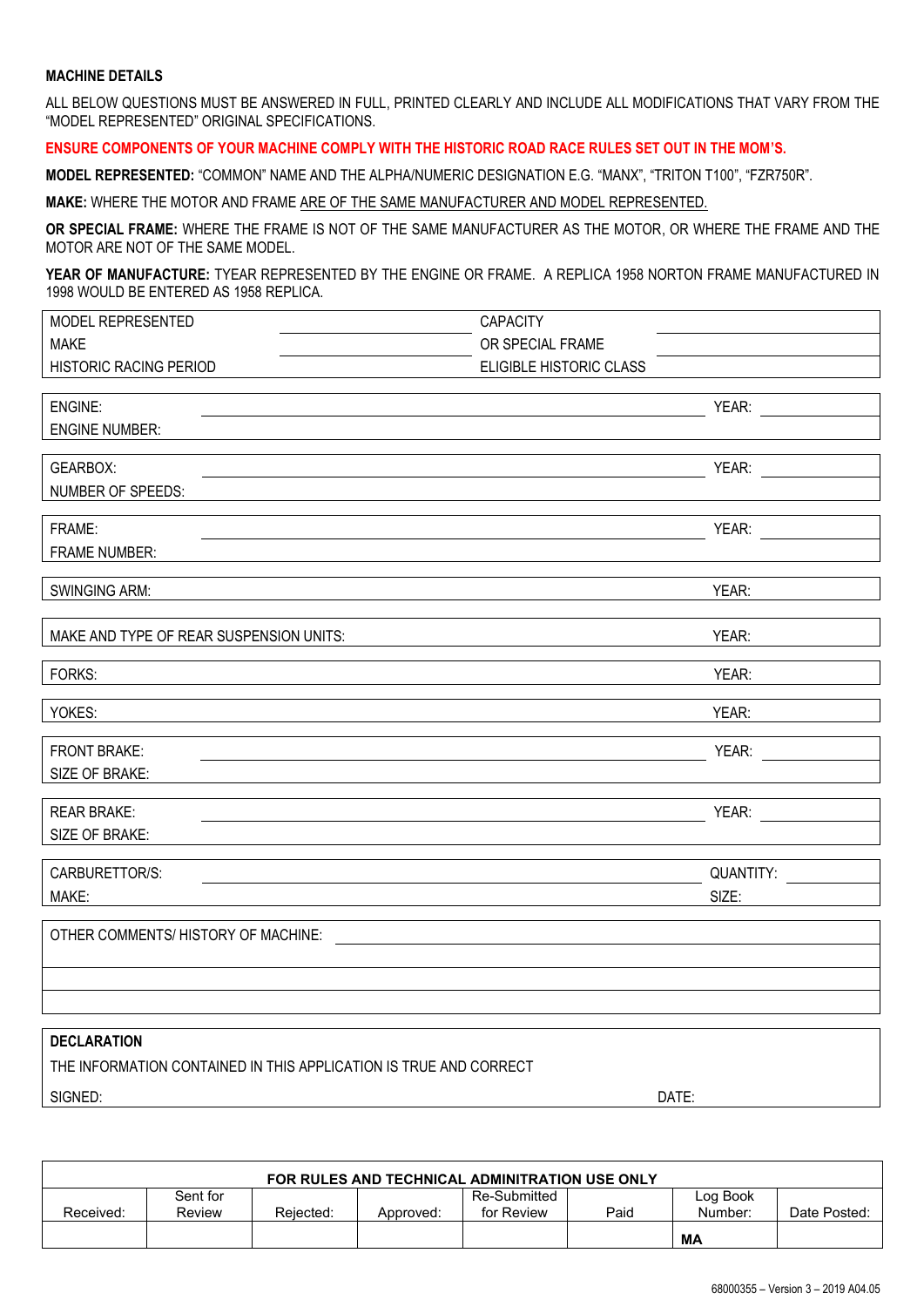## 2. PHOTO – RIGHT HAND SIDE – NO FAIRINGS

### 3. PHOTO – LEFT HAND SIDE – WITH FAIRINGS